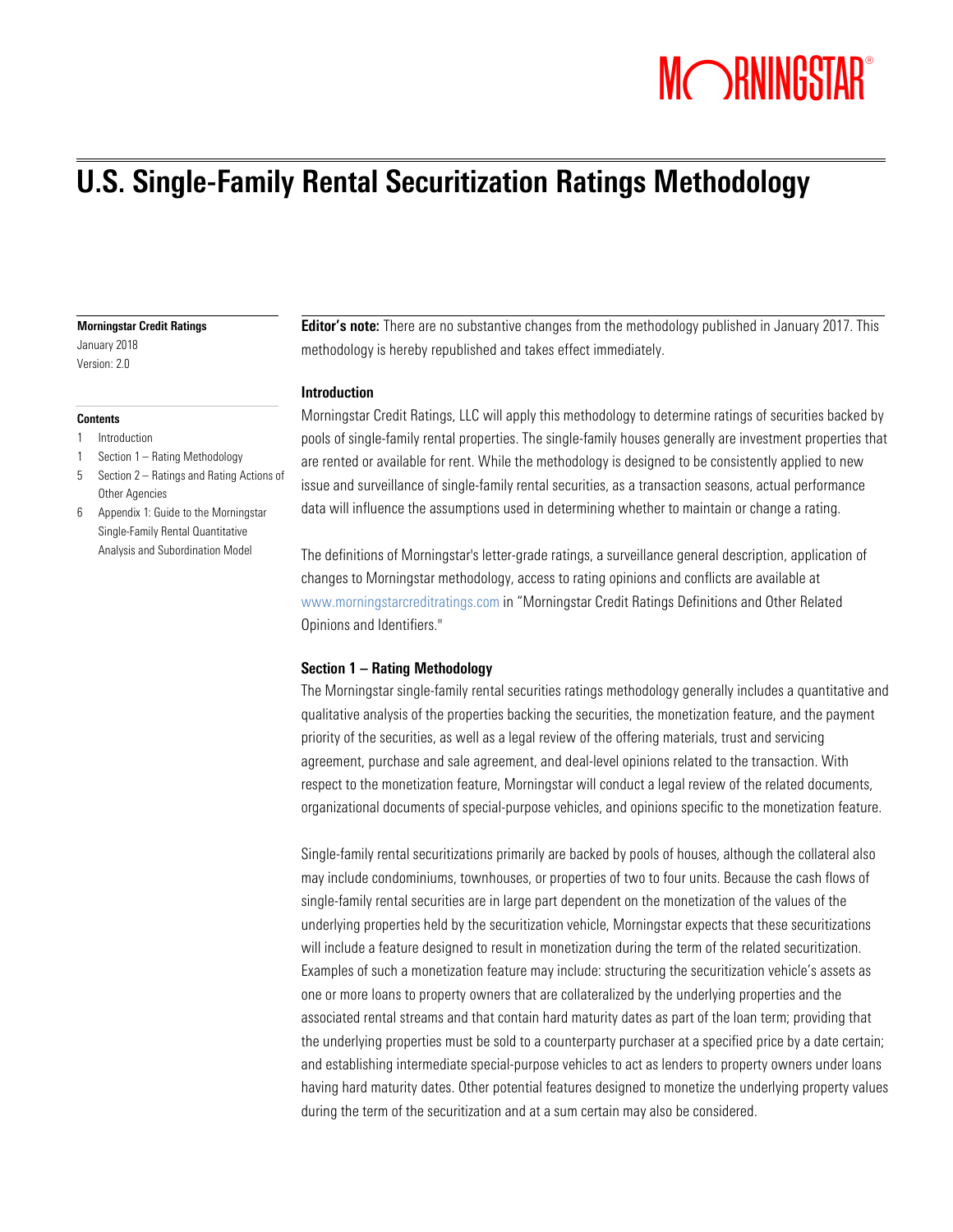#### Quantitative and Qualitative Analysis

is begin the quantitative analysis of the preperties that are bushing a single-talling rental essenties<br>issuance, Morningstar expects to receive a data tape with relevant information regarding the single- family properties. That information may include property value, rent amount, property expense amounts, property location, renter income, and any other information that is needed to assess the cash flows that price, a full appraisal, or a broker price opinion. Morningstar expects the valuation to be within six months old, or we may adjust our analysis. Property expenses typically include, but are not limited to, To begin the quantitative analysis of the properties that are backing a single-family rental securities are backing the single-family rental securities. The property valuation can be derived from the purchase taxes, insurance, homeowners association fees, property manager fees, repair and maintenance costs, leasing/marketing and turnover costs, and capital expenditures. These expenses should include any costs that are borne by the owner and not the tenant.

Morningstar will input this data into Morningstar's proprietary Single-Family Rental Subordination Model, described in Appendix 1.

Morningstar analysts will review the data in the model, and data from third parties may be incorporated into the cash flow stresses as deemed applicable by the analysts. If data for the model is not provided or available, the analysts may make assumptions as needed or a transaction rating may not be feasible. Examples of data from third parties can include property valuations, expected rent, and regional vacancy history.

The Single-Family Rental Subordination Model will incorporate the forecast and stressed economic variables as determined by Morningstar. Examples of these economic variables include regional home prices and interest-rate indexes. The model will also incorporate the base-case and stressed variables used to value investment properties, including capitalization rates, vacancy rates, and net cash flow adjustments. The model will produce cash flows that are available to pay the securities under various rating-stress scenarios. The rating implied by the model for each tranche will be the highest rating stress that results in no interest or principal shortfalls under any interest-rate environment and may be adjusted based on factors explained here or in the related deal report.

Morningstar will review the documentation for the monetization feature, including counterparty identity, compliance with requirements applicable to special-purpose vehicles, economic terms and conditions, and the true sale and other legal opinions. As mentioned, the feature must result in the monetization of the single-family rental properties' property values during the scheduled term of the securitization and at a specified amount of proceeds.

If a transaction contains risks that are not addressed by the subordination model, or if it contains features that mitigate the risks addressed by the Single-Family Rental Subordination Model, Morningstar may make qualitative adjustments to the assumptions or results.

#### Transaction Participants

Morningstar expects that parties will perform their obligations in accordance with the transaction documents. The failure of these parties to perform as required in the transaction documents can have an impact on the performance of the securities. Parties to the transaction can include lender/buyer and

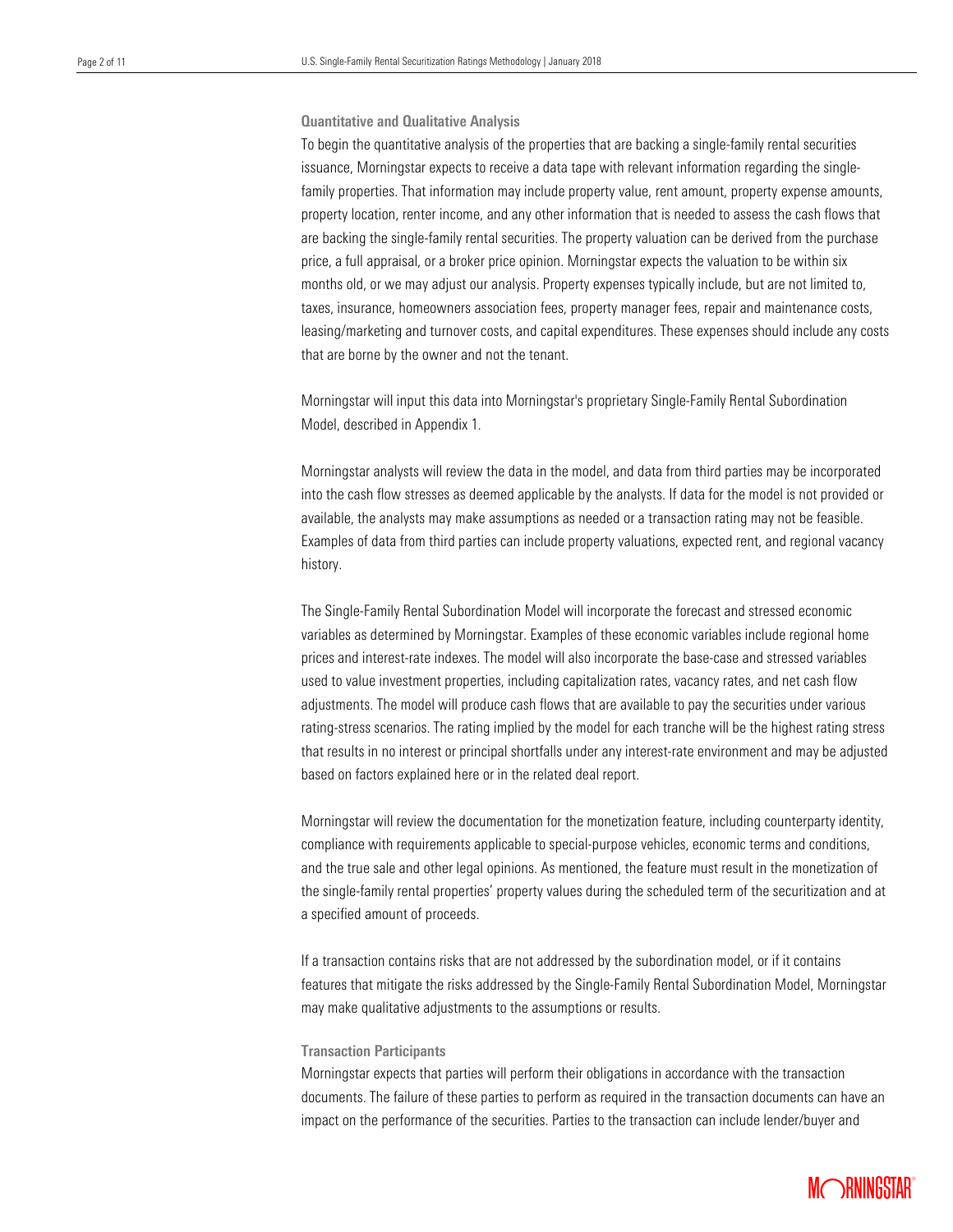borrower/seller counterparties on the related monetization feature, property managers, servicer, special servicer, trustee, risk manager, and property-disposition agent. Each of these roles is explained below.

### Lender/Buyer

 If the monetization feature takes the form of a loan or committed purchase facility, the lender/buyer's role is typically to provide funds under the related facility to the borrower/seller and receive a pledge of, as one or more master loans to property owners, the securitization issuer is generally the lender (or a or purchase, the ownership in the single-family rental properties. If the monetization feature is structured subsidiary thereof) or has purchased the loan from the original lender.

#### Borrower/Seller

Morningstar expects that each large borrower/seller is generally a special-purpose vehicle that owns the single-family properties. The borrowers/sellers will pledge or sell their ownership in the properties to the lender/buyer on the related loan or committed purchase facility. In the case of default, the servicer can take ownership of the properties by foreclosing on the SPV instead of foreclosing on the individual properties.

#### Property Managers

The property managers lease the properties, collect the rental payments, and maintain and repair the properties. The property managers are paid fees that are typically a portion of the rent proceeds. The ability of the property managers to maintain occupancy, collect rent, and make repairs is instrumental in maximizing the cash flow from the single-family rental units.

#### Servicer

The servicer collects the payments on the loan or securitization and transfers the cash to the trustee. Depending on the requirements of the transaction documents, the servicer may be required to advance delinquent interest and principal to the bondholders if the payments are deemed recoverable in the future.

#### Special Servicer

The transaction may or may not include a special servicer. In the event of default, a special servicer is contracted to take ownership of the properties, ensure the properties are managed, and dispose of the properties in a manner that maximizes cash flow to the bondholders. In the absence of a special servicer, the servicer would perform these duties.

#### Trustee

Generally, the trustee receives the cash flows from the servicer and disburses the funds to the bondholders.

#### Risk Manager

The transaction may or may not include a risk manager. Generally, the lender hires a risk manager to oversee the activities of the borrower. The risk manager reviews BPOs to ensure quality, makes sure the borrower maintains title to the properties, and makes sure the borrower performs the required maintenance on the properties. The risk manager can be hired to perform these duties on an ongoing basis for the benefit of the bondholders.

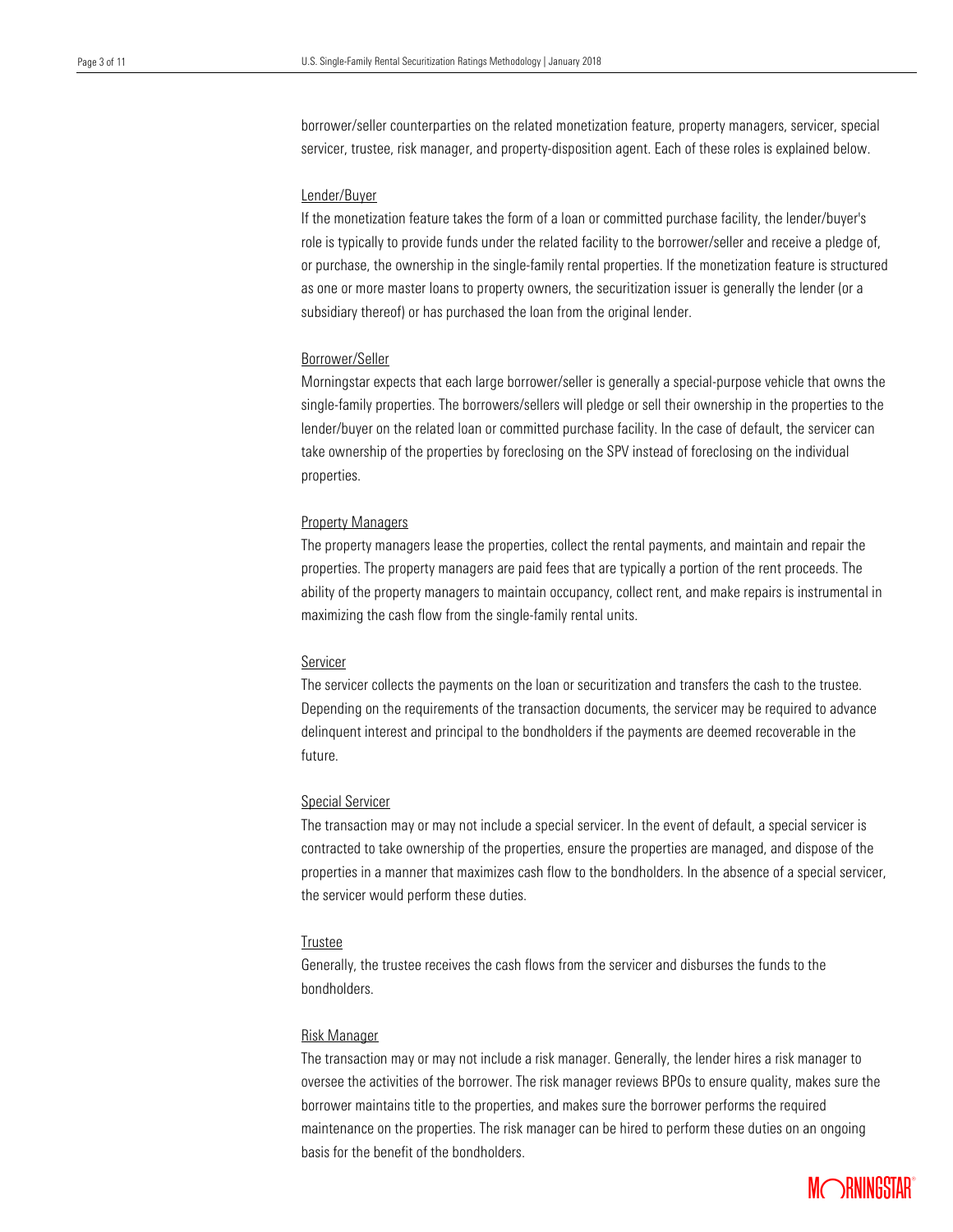#### **Property Disposition Agent**

 The transaction may or may not include a property disposition agent. The agent would oversee the maximize the sales price. This role can add value upon default, as there will be pressure to sell a property or properties quickly, but it may be more prudent to be deliberate to get the best price. The servicer or special servicer would handle these responsibilities in the absence of a property disposition agent. selling of the properties pledged as collateral to the loan or securitization, with the goal being to



Morningstar has certain expectations as to the operations of major property managers and major servicers of the transaction and may consider concerns related to these operations in the analysis. Morningstar may consider these parties at two levels of review. The first level consists of a review of the property manager or servicer by a Morningstar analyst. In a multiborrower transaction, Morningstar may review the originator's underwriting guidelines in lieu of reviewing individual property managers. In addition to a consideration of the above parties, the other transaction parties may be considered depending on the nature of the transaction and the party's role in the transaction.

The second level of review is a comprehensive operational risk assessment, which is an optional review that provides the party with a ranking among its peers. Morningstar bases this assessment on an indepth examination of several factors, including the company's management experience, audit and internal controls, disaster recovery, and historical performance. The assessment report, which is publicly available, provides Morningstar's opinion of the risk profile of the transaction participant's operations. More details on the ORA process can be found in "Operational Risk Assessments Methodology and

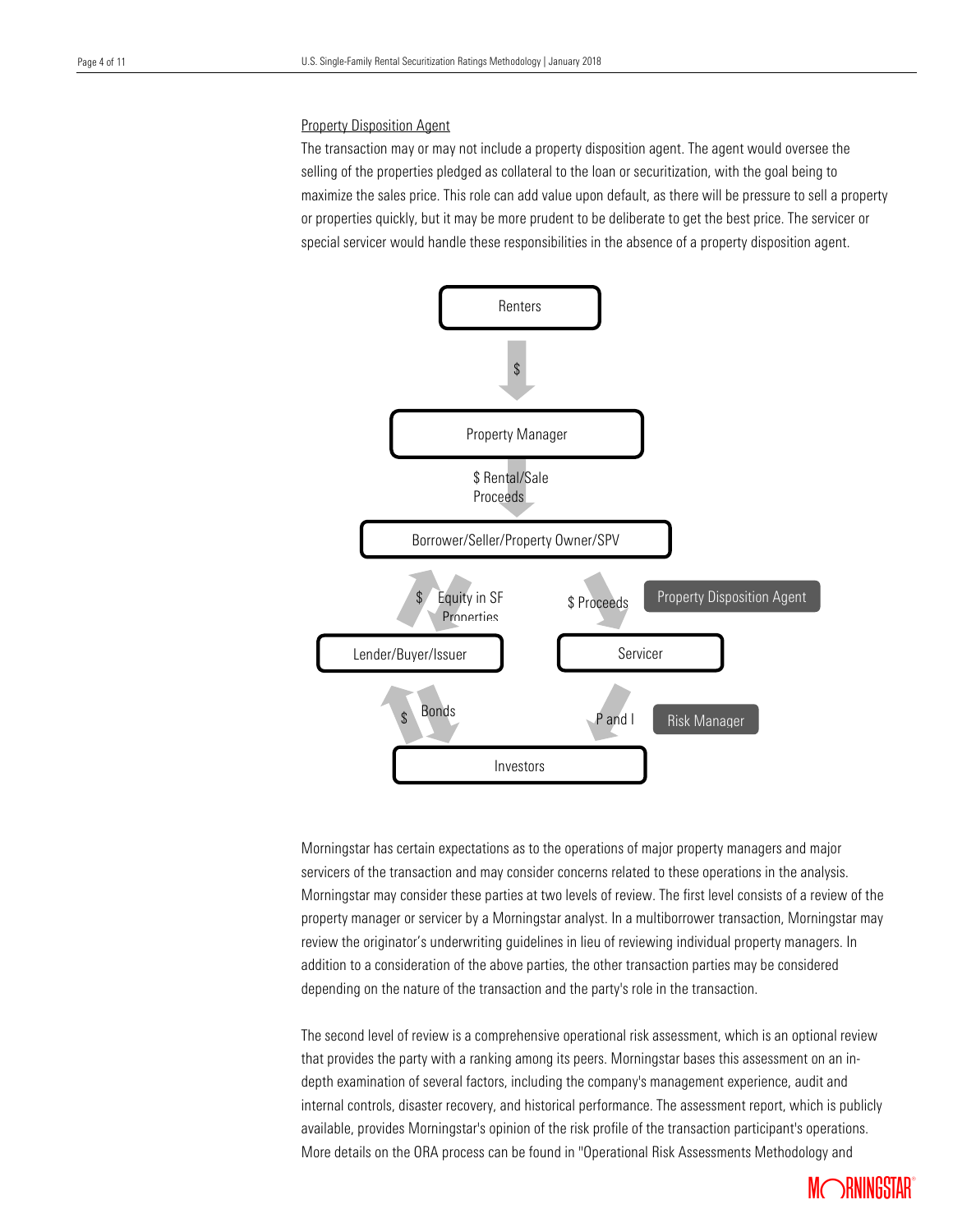Process for Residential and Consumer-Finance Servicers and Vendors" at [www.morningstarcreditratings.com.](http://www.morningstarcreditratings.com/)

 The information and analysis resulting from these reviews can lead to qualitative adjustments to the model.

### Legal Review

 When rating a new-issue transaction, prior to closing, analysts will work with internal and external counsel to perform the legal review of the proposed offering materials, trust and servicing agreement, deal-level opinions and, with respect to the monetization feature review, the lending or committed purchase facility documents, organizational documents of the deal-required SPV entities, and legal opinions related to the transaction. Among other things, the legal review is intended to evaluate certain structural issues and concerns with respect to the underlying collateral, the monetization feature, and the securitization issuer. Morningstar expects customary and prudent document provisions, including an appropriate legal opinion covering the sale of the collateral, such as a true sale or security interest. In addition, Morningstar expects the collateral and transaction structure described in the transaction documents to accurately reflect the collateral information from the data tape and priorities of bond payment implemented in our model for assigning the ratings. Morningstar considers the results of this legal review in evaluating the transaction.

#### Section 2 – Ratings and Rating Actions of Other Rating Agencies

Although Morningstar monitors the actions taken by other credit-rating agencies, our credit ratings are not linked to the ratings, ratings actions, or methodologies of other credit-rating agencies.

On a case-by-case basis, Morningstar may review the publicly available ratings of other rating agencies when analyzing a single-family rental security. For example, ratings of other agencies may be one of many data points reviewed when assessing the creditworthiness of counterparties to a transaction.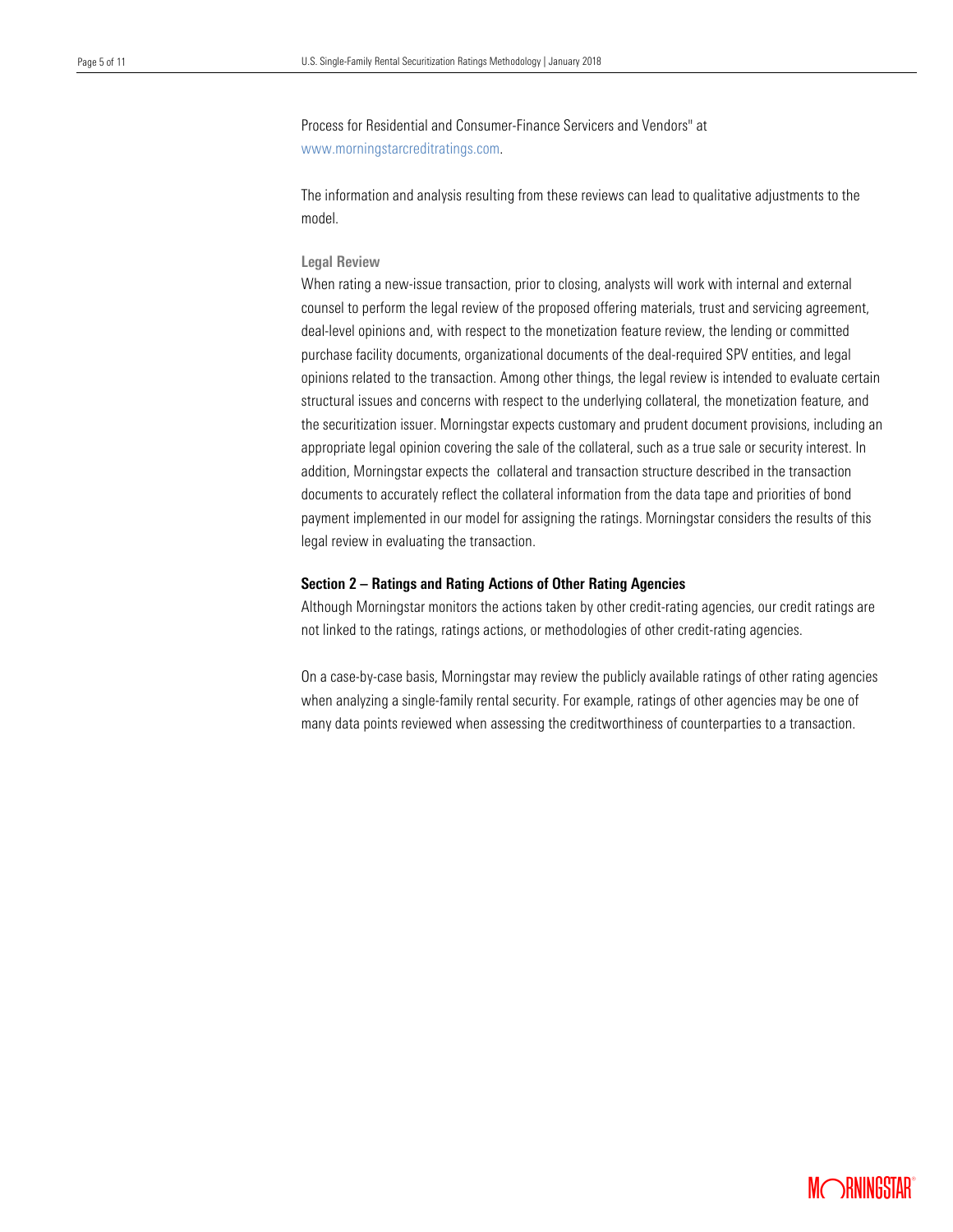#### Appendix 1: Guide to the Morningstar Single-Family Rental Quantitative Analysis and Subordination Model

#### Introduction

 beginning with a description of the basic concepts underlying the model and detailing its primary features. The Morningstar Single-Family Rental Subordination Model uses a number of assumptions. We base these assumptions on empirical data whenever robust data is available, but we default to industry This guide is intended to introduce the Morningstar Single-Family Rental Subordination Model, experience and intuition when it is not. This paper explains the rationale behind these assumptions.

While this paper is intended to address the key quantitative aspects of single-family rental transactions, because of the evolving and hybrid nature of such transactions, deal-by-deal adjustments may be necessary.

#### Section 1.1 – Basic Concept

The single-family rental product is a hybrid of multifamily and single-family concepts. Because the cash flows of single-family rental securities are in large part dependent on the monetization of the values of the underlying rental properties held by the securitization vehicle, Morningstar anticipates that these securitizations will include a feature designed to result in such a monetization during the scheduled term of the related securitization. As such, the rental income cash flow from single-family residential homes supports periodic payments on the securities, while the sale of the underlying residential property or properties is the main source of funds to pay off the monetization feature or realize recoveries in the event of a default. Therefore, the analysis of a single-family rental pool relies on valuation techniques used both in the analysis of securities backed by mortgages on multifamily and residential properties.

The Single-Family Rental Subordination Model generates indicative credit-support levels at each rating category for a portfolio of properties that back the single-family rental securities. Credit-support levels are driven by the net cash flow generated by the monthly rental income for each property until the monetization feature maturity date. Upon maturity, the property liquidation values must be sufficient to cover the unpaid portion of the single-family rental securities, thereby paying off all rated securitized tranches.

The analysis is divided into two key processes. The first step of the modeling process is to underwrite the base-case NCF at the property-level based on various data and assumptions. The primary determining factors of the property-level NCF include the actual rent, market rent information for similar properties, concessions, vacancy rates, time to rent the property, the rent roll, operating expenses, and capital expenditures. See Section 1.2 for more details on Morningstar's underwriting approach. The propertylevel NCF is then aggregated to the pool-level NCF net of applicable fees, such as servicing fees or other fees for each monthly period.

Because single-family rental securities may not be fully amortized by the maturity date, the second step in the Single-Family Rental Subordination Model is to assess the payoff ratio. The ratio is Morningstar's value of the single-family rental properties divided by the unpaid balance of the securities. Morningstar determines single-family rental property value using two valuation methods. The first method is to apply Morningstar's regional single-family house price index decline to the property's value. The second

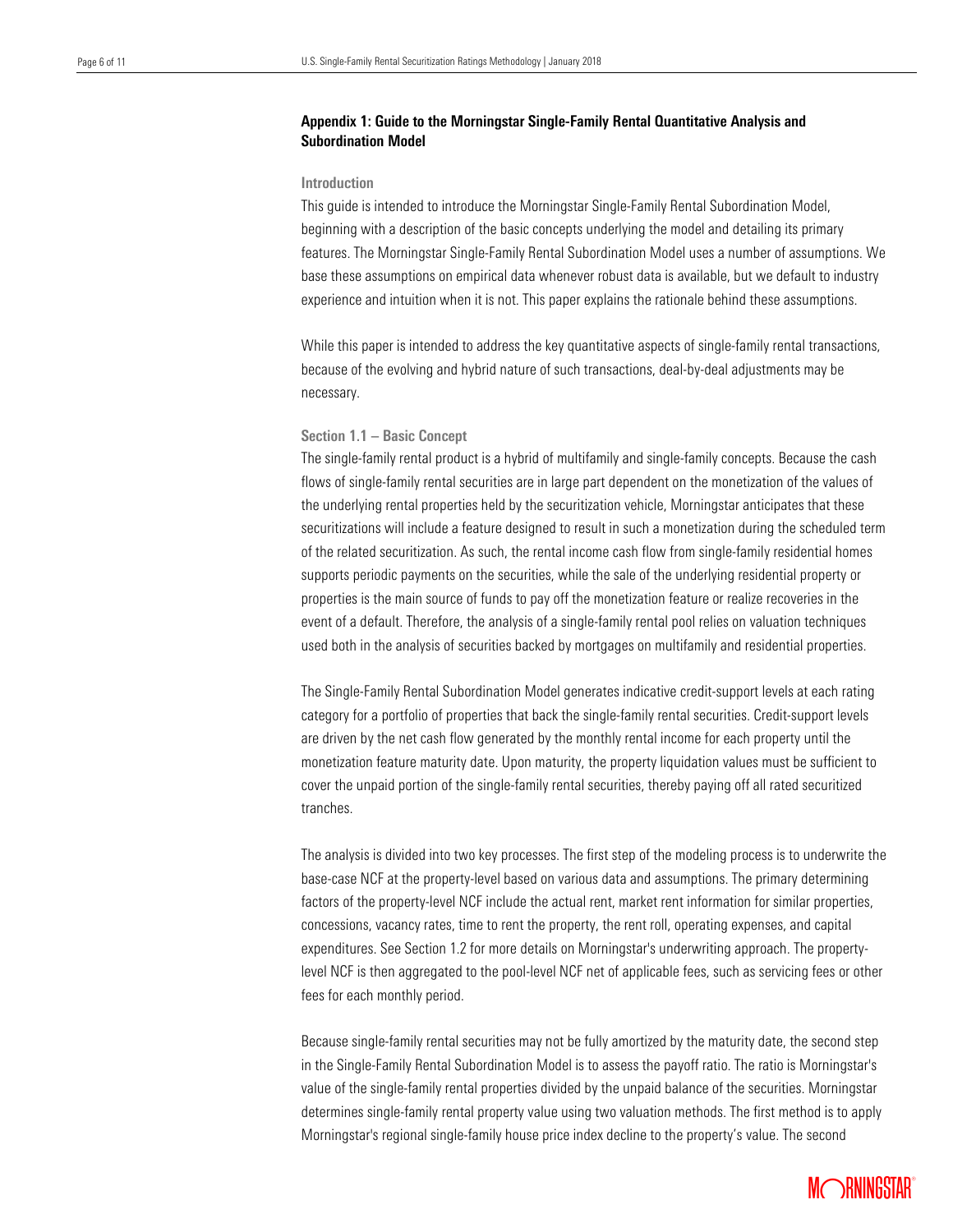method is to determine the property's investment value using Morningstar's income capitalization-rate approach for multifamily properties. Generally, Morningstar uses the higher of these values for each securitized tranches. property analyzed by the model to determine if the amount available is sufficient to pay off all rated

 After Morningstar determines the base-case NCF and payoff ratios, they are subjected to a set of stresses at each major rating category, as applicable.

Each set of stresses may include:

- (1) NCF declines during the term of the securities and at the maturity date of the monetization feature that reflect worsening economic conditions;
- (2) Cap-rate increases that reflect deteriorating demand for single-family rental investment properties;
- (3) HPI declines to reflect the regional severity of a housing downturn; and
- (4) Interest-rate stress on the interest due on the securities.

During the term of the securities, the Single-Family Rental Subordination Model evaluates whether there is sufficient NCF to make the required debt service payments associated with the securitization. In other words, the debt service coverage ratio needs to be adequate for each forecast period at each required rating scenario for the related security to "pass" that rating scenario. The payoff ratio also needs to be deemed sufficient at the maturity date of the monetization feature at each required rating scenario for the related security to "pass" that rating scenario.

Section 1.2 – Details on the Model Assumptions

In this section, we cover each of the Single-Family Rental Subordination Model's primary concepts and features.

#### NCF Underwriting

NCF is driven by the gross rent assessment, vacancy rates, operating expenses, and capital expenditures. Morningstar first determines the NCF at the base-case from available data and assumptions. In addition to single-family rental data, Morningstar considers empirical data on multifamily rental units. The level of granularity varies based on data availability. For example, the analysis may be conducted at the propertylevel, or the metropolitan statistical area level, or the submarket or ZIP code level. Single-family rental data generally dates back to 2009. Multifamily rental vacancy data dates back to 2005 and in some MSAs, dates back to the 1990s. Because single-family rental data is relatively limited, multifamily data may be used as a proxy.

For the base-case underwriting, Morningstar compares the actual rent with market rents and/or thirdparty data. Additionally, Morningstar evaluates the full mortgage payment plus the assumed maintenance costs and capital expenditures for each property as a comparison data point to rental information. The rationale for including the mortgage payment in the analysis is that if the rental payment is significantly higher than the full mortgage obligation plus maintenance costs and capital expenditures, then the renter may be incentivized to be a property owner instead of a renter. Using a combination of market rent data compared with the calculated mortgage obligation, Morningstar decides whether to use the actual rents or make adjustments. Morningstar considers other income on a case-by-

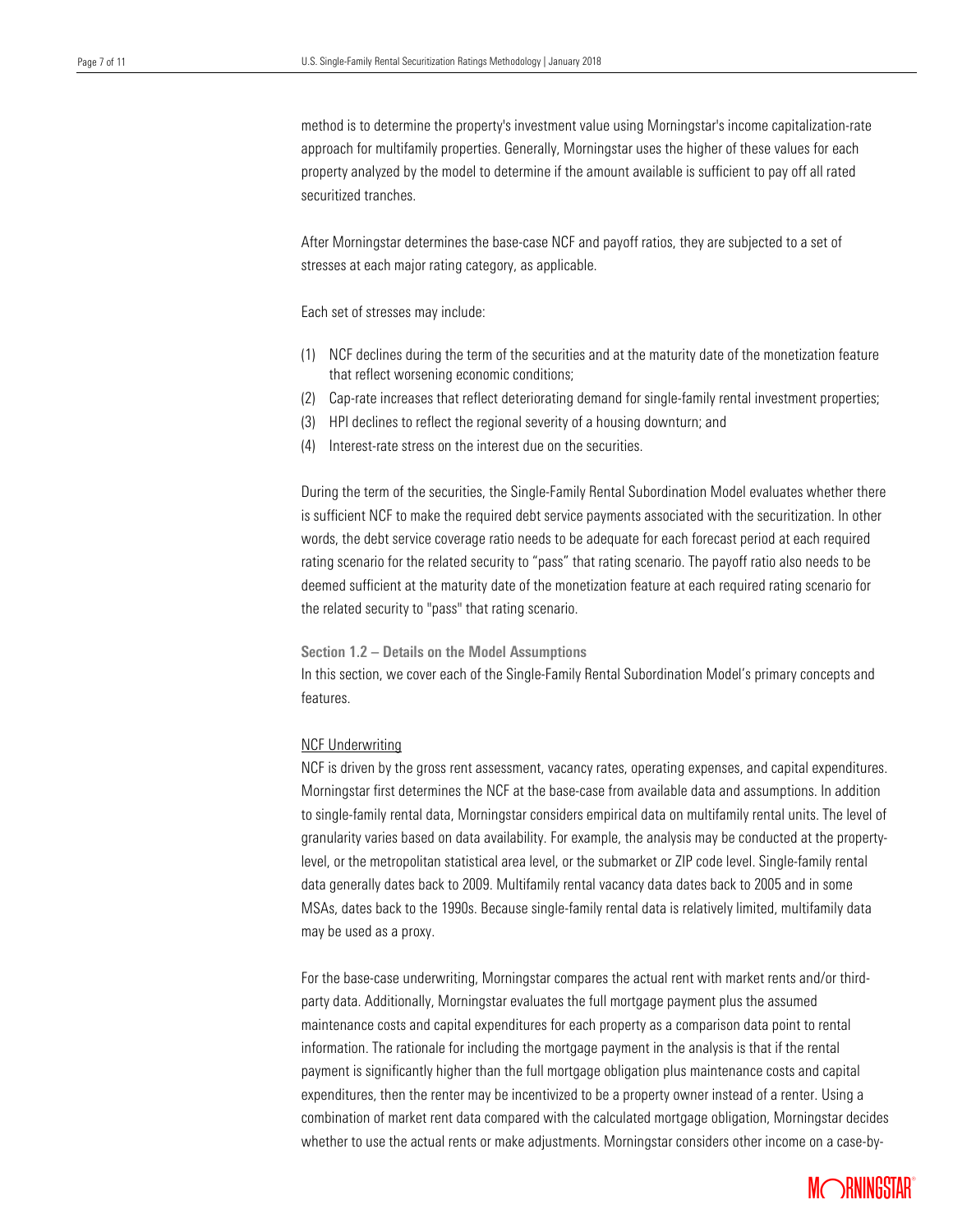case basis, depending on the nature and stability of the sources of other income. Sources of other income may include fees related to pets, parking, and late payments. Morningstar also reviews available appropriate. rent concession data and may reduce the rent used in our NCF analysis based on this information when

 In determining the vacancy assumptions to be used in the Single-Family Rental Subordination Model, Morningstar may evaluate both issuer-provided and publicly available information. This information may include:

- ▶ Property manager overall portfolio vacancy
- ▶ Property manager time to rent (in months)
- Property-level actual vacancy and time to rent (in months)
- $\blacktriangleright$  Issuer underwriting vacancy assumptions
- Regional historical rental vacancy

In addition, Morningstar reviews the operating expenses associated with single-family rental properties. These expenses typically include taxes, insurance, repair and maintenance costs, property manager fees, homeowners association fees, leasing/marketing and turnover expenses, and capital expenditures. Because the reported history on single-family rental properties may be limited, Morningstar typically applies an upward adjustment of the NCF stress for expenses. Morningstar may review NCF adjustments as more single-family rental data becomes available.

#### NCF Reduction Stress

The purpose of NCF stresses is to provide rental cash flow stability at each required rating level. Morningstar develops the stresses based on available empirical and issuer data of single-family rental properties and Morningstar multifamily NCF stress assumptions.

After Morningstar completes the base-case NCF stress analysis, we apply additional NCF stresses at each required rating level. The NCF decline percentage is the highest at the AAA level, followed by AA, A, BBB, BB and B.

#### Valuation

Valuation of each single-family rental property is critical, because the liquidation value of the property is the primary source of funds available to satisfy the monetization feature or to realize recoveries in the event of a default. Morningstar values each single-family rental property using two different valuation methods, if applicable. One valuation method uses Morningstar's HPI stress. The second approach uses Morningstar's income cap rate valuation approach for multifamily properties to determine the property's investment value. One of these approaches may not be applicable for certain properties. Further, if Morningstar perceives the recent HPI increase in a region to be excessive and potentially volatile, Morningstar may apply a cap to the HPI increase.

Under the Morningstar HPI valuation approach, an HPI stress is applied to discount the provided property value. This value represents the amount that a typical homeowner is willing to pay under the stress scenario. Morningstar developed our HPI stresses based on historical regional HPI data, which typically dates back to the 1970s at the MSA level. Rather than looking at national HPI, applying the discount at

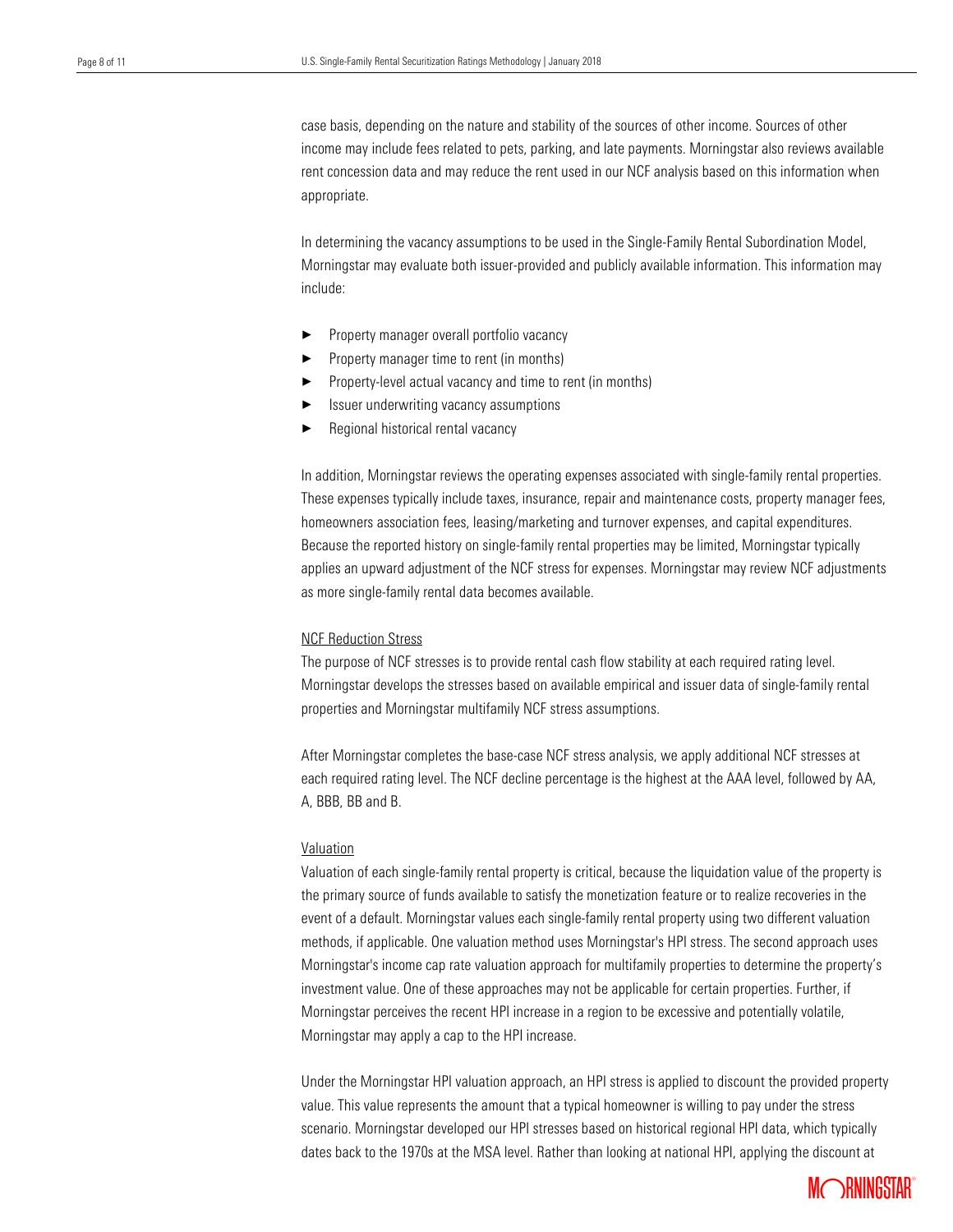the MSA level results in a so-called bottom-up approach that reflects the regional variability of HPI volatility. For example, at an A rating stress, the worst historical regional HPI decline is applied. The experienced during any housing cycle in the available data set. However, Morningstar reverts to the national HPI decline when the MSA-level decline is not as severe. The HPI declines are generally the most severe at the AAA level, followed by AA, A, BBB, BB and B. worst historical regional HPI decline is measured by the steepest peak-to-trough HPI percentage decline

 Morningstar's income-capitalization valuation is the result of Morningstar's NCF divided by the cap rate. The result reflects the intrinsic value an investor is willing to pay for the property. The cap rate is determined by a corresponding regional, MSA, or submarket multifamily rental cap rate. Multifamily data is used as a proxy, because cap-rate data may be limited for single-family rental assets. Typically, an additional cap rate adjustment may be applied at the base-case level because single-family rental assets are a newer asset type compared with multifamily rental assets. Then additional cap rate stresses are applied at each required rating category. AAA requires the highest assumed cap rate.

Generally, Morningstar uses the higher of these two values for our analysis in the Single-Family Rental Subordination Model. The rationale for using the higher value is that the value of the property as an investment is considered to be the floor for the price of a property. If the net cash flow generated from a renter is sufficient to support the price of a property, generally the property makes economic sense as a financial investment. However, in our view, if prospective homeowners bid the price higher than the value supported by rental income, investors will step aside and the homeowner bid will prevail. If the rating committee determines that this rationale does not hold for properties in the transaction, Morningstar may use the lower of the two values, or some combination of the two values in our analysis. One example for changing this assumption would be if the rating committee determined that some properties are located in an area with few investment properties, and there is concern regarding the liquidity of investment properties. A second example would be the inclusion of multifamily properties where a single-family HPI stress may not be applicable.

#### Section 1.3 – Other Considerations

#### Interest-Rate Stress

Morningstar applies the market forward interest rate in the Single-Family Rental Subordination Model. Morningstar may apply other interest-rate paths as appropriate. If an interest-rate derivative is included in the transaction, and the derivative counterparty is a market acceptable counterparty, Morningstar may assume credit to cash flow from the derivative contract, as appropriate.

#### Servicer Advances and Special Servicing

The servicing practices for the transaction are another consideration of the Single-Family Rental Subordination Model. Subject to a recoverability standard, the servicer is required to advance on delinquent monthly interest and principal payments due on the securities. The Morningstar Single-Family Rental Subordination Model uses the stressed NCF as the amount of funds available to cover the payment to the securities. Morningstar assesses whether the stressed NCF is sufficient to pay the securities and corresponding certificate obligation at each rating level. The servicing fee and/or other applicable fees would be modeled according to the transaction documents. In some cases, Morningstar may give credit to servicer advances for a period of time prior to liquidation.

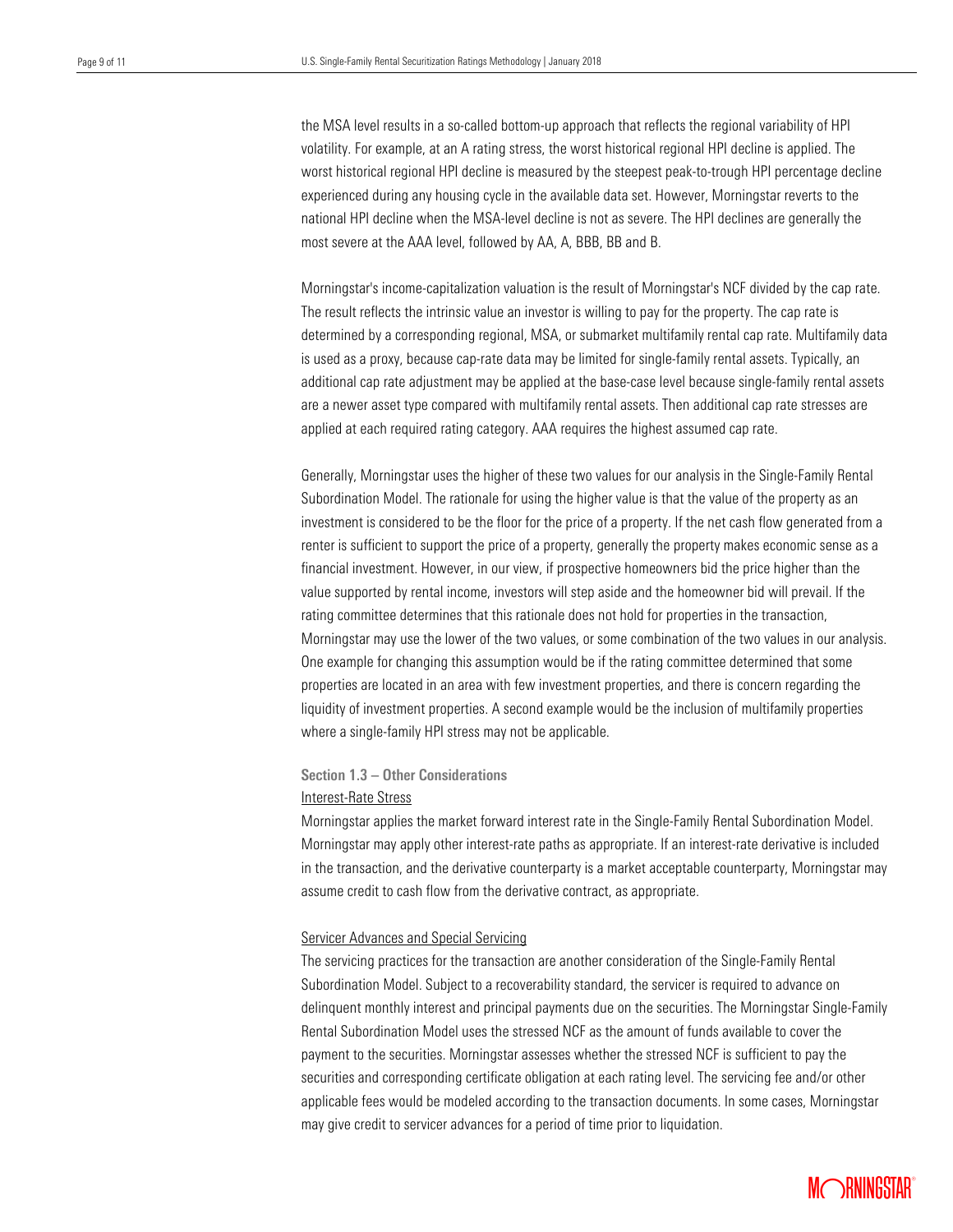If applicable, the special servicer for the transaction services the monetization feature upon a transfer event such as an event of default. The payoff ratio upon maturity of the monetization feature is evaluated to determine if the securities could be paid off.  $\blacksquare$